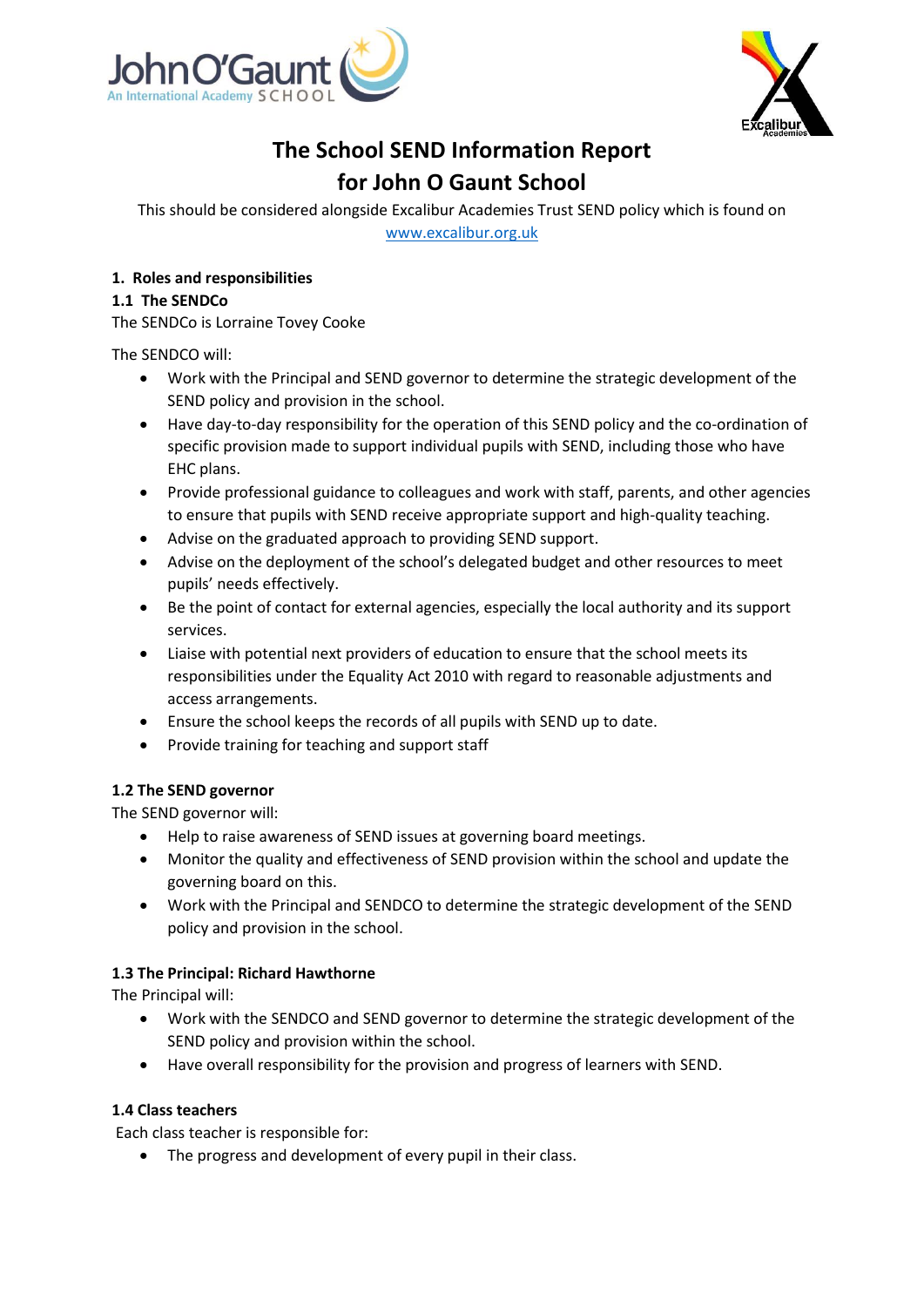- Working closely with any teaching assistants or specialist staff to plan and assess the impact of support and interventions and how they can be linked to classroom teaching.
- Working with the SENDCO to review each pupil's progress and development and decide on any changes to provision.
- Ensuring they follow this SEND policy.

# **2. SEND information**

## **2.1 The kinds of SEND that are provided for:**

Our school currently provides additional and/or different provision for a range of needs, including:

- Communication and interaction, for example, autistic spectrum disorder and speech and language difficulties.
- Cognition and learning, for example, dyslexia, dyspraxia.
- Social, emotional and mental health difficulties, for example, attention deficit hyperactivity disorder (ADHD).
- Sensory and/or physical needs, for example, visual impairments, hearing impairments, processing difficulties, epilepsy.
- Moderate/severe/profound and multiple learning difficulties.

## **2.2 Identifying pupils with SEND and assessing their needs**

We will assess each pupil's current skills and levels of attainment on entry, which will build on the previous settings and Key Stages, where appropriate. Class teachers will make regular assessments of progress for all pupils and identify those whose progress:

- Is significantly slower than that of their peers starting from the same baseline,
- Fails to match or better the child's previous rate of progress,
- Fails to close the attainment gap between the child and their peers,
- Widens the attainment gap.

This may include progress in areas other than attainment, for example, social needs.

Slow progress and low attainment will not automatically mean a pupil is recorded as having SEND. When deciding whether special educational provision is required, we will start with the desired outcomes, including the expected progress and attainment, and the views and the wishes of the pupil and their parents. We will use this to determine the support that is needed and whether we can provide it by adapting our core offer, or whether something different or additional is needed.

## **2.3 Consulting and involving pupils and parents**

We will have an early discussion with the pupil and their parents when ascertaining if they need additional support above and beyond usual practice. These conversations will make sure that:

- Everyone develops a good understanding of the pupil's areas of strength and difficulty,
- We take into account the parents' concerns,
- Everyone understands the agreed outcomes sought for the child,
- Everyone is clear on what the next steps are.

Notes of these early discussions will be added to the pupil's record and shared with their parents and any other professionals involved.

We will formally notify parents when it is decided that a pupil will receive SEND support.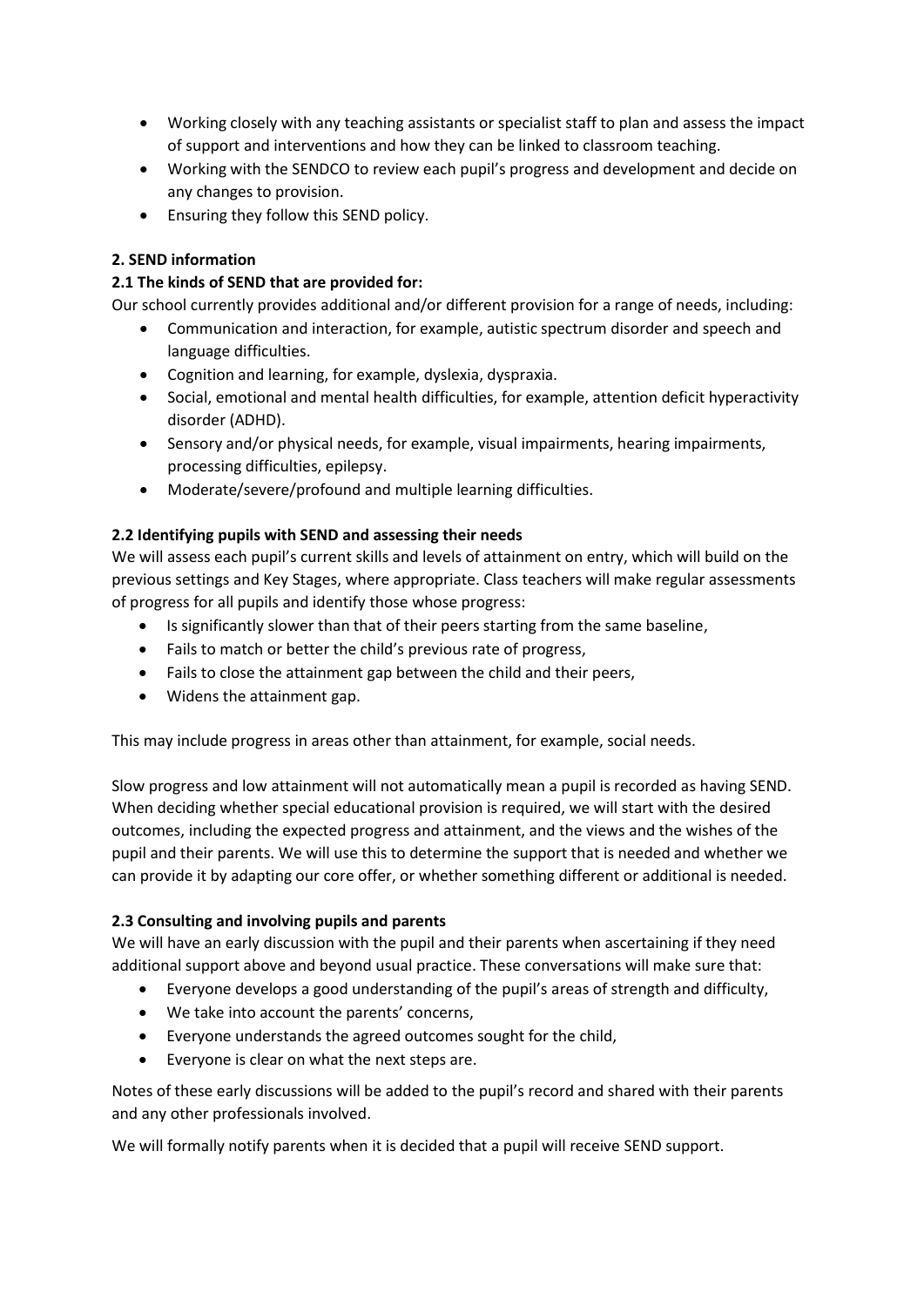# **2.4 Assessing and reviewing pupils' progress towards outcomes**

We will follow the graduated approach and the four-part cycle of assess, plan, do, review. The class or subject teacher will work with the SENDCo to carry out a clear analysis of the pupil's needs. This will draw on:

- o The teacher's assessment and experience of the pupil,
- o Their previous progress, attainment or behaviour,
- o The individual's development in comparison to their peers and national data,
- o The views and experience of parents,
- o The pupil's own views,
- o Advice from external support services, when relevant.

The assessment will be reviewed regularly.

All teachers and support staff who work with the pupil will be made aware of their needs, the outcomes sought, the support provided, and any teaching strategies or approaches that are required. We will regularly review the effectiveness of the support and interventions and their impact on the pupil's progress.

# **2.5 Supporting pupils moving between phases and preparing for adulthood**

For those students joining us from Primary settings we will have a thorough transition process to ensure they settle into John O Gaunt easily and happily. This will include:

- Visiting the students in their primary schools, talking to them and their current teachers and addressing any concerns they may have,
- All new pupils then have the opportunity to visit John O Gaunt School, have a tour and gain an insight into what life at John O Gaunt will be like,
- Children who have been identified as having additional needs will also be offered further transition visits with their parents so we can discuss how we might meet their individual needs,
- Support materials such as maps, photographs and social stories are provided,
- Passports are set up prior to the beginning of the academic year outlining the students' needs and how they can best be met. These are then shared with the teaching and support staff during the first Inset Day of the year, to ensure they have in depth knowledge of the students before meeting them.
- Training is provided by the SENDCo to share best practice to support SEND students.

For those students who leave us to move to another school, we always pass on the school records to the new school. If a child is a SEND student we also:

- Pass on additional SEND records to the new school including passports and/or Education Health and Care Plans,
- Liaise with the SENDCo of the new school to share information,
- If needed, we can carry out transition work in preparation for move such as maps or photographs of the new school and/or social stories,
- Both settings are invited to transition reviews of a child with an EHC plan and a transition plan is established as part of this meeting.

Those students with additional needs who leave us to go onto college,  $6<sup>th</sup>$  form or apprenticeships will also be offered a transition plan which may include

- Preparing and practicing the journey,
- Visiting the setting and meeting with the SENDCo and staff to share information.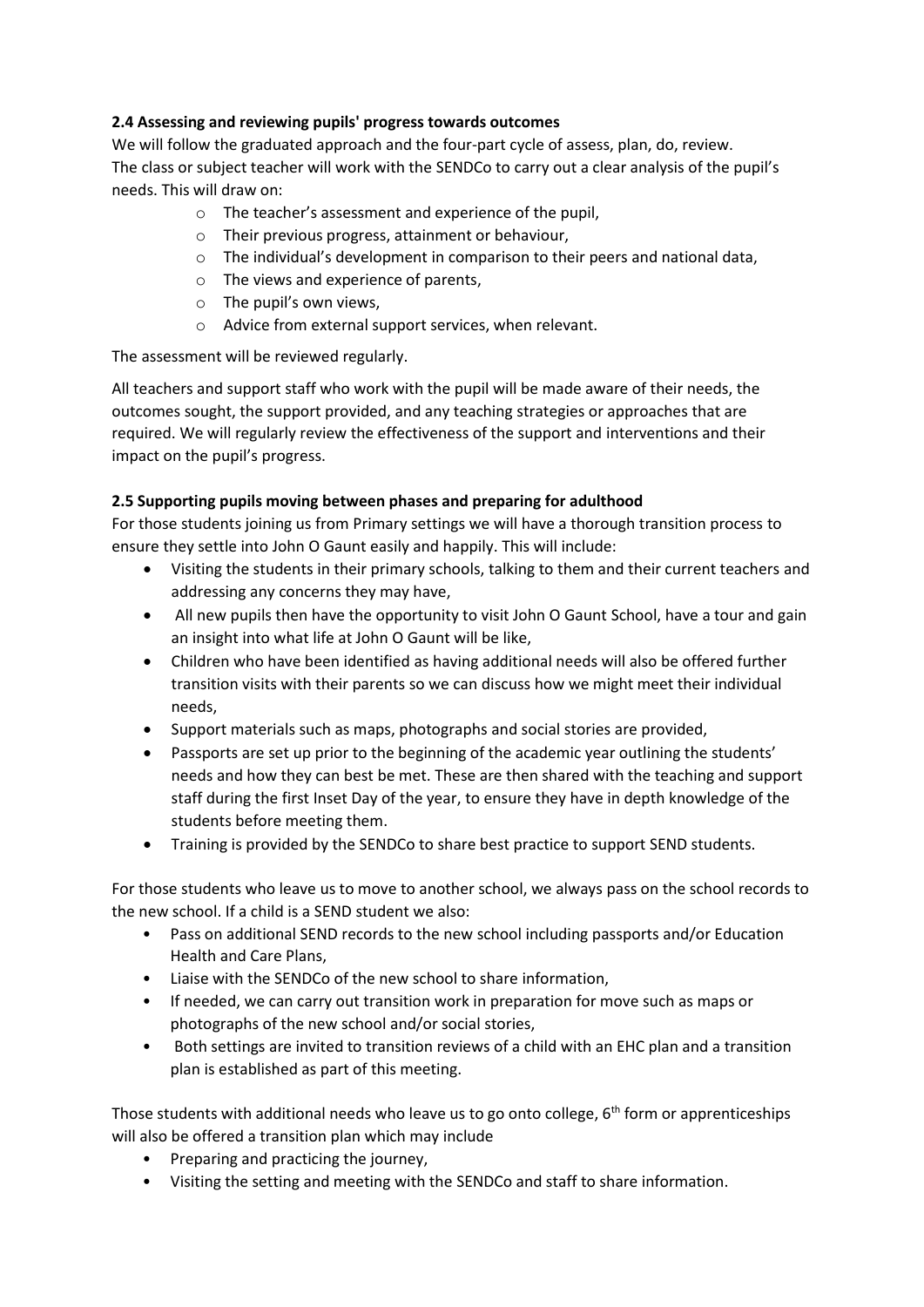All paperwork is then transferred on request.

#### **2.6 Our approach to teaching pupils with SEND**

Teachers are responsible and accountable for the progress and development of all the pupils in their class.

High-quality teaching is our first step in responding to pupils who have SEND. This is then adapted for individual pupils.

Teaching assistants work in class alongside the teachers to support students as needed.

We will also provide the following interventions to develop skills:

|     | Nessy-<br>spelling | Precision<br>teaching-<br>spelling | Star<br>Reader | Literacy<br>skills | Precision<br>maths | Maths<br>booster | Numeracy<br>Rainbow | COPE/<br><b>BEAMs</b> | Study<br>skills | Social<br>skills/<br><b>ELSA</b> | Homework<br>club |
|-----|--------------------|------------------------------------|----------------|--------------------|--------------------|------------------|---------------------|-----------------------|-----------------|----------------------------------|------------------|
| KS3 |                    |                                    |                |                    |                    |                  |                     |                       |                 |                                  |                  |
| Y7  |                    |                                    |                |                    |                    |                  |                     |                       |                 |                                  |                  |
| Y8  |                    |                                    |                |                    |                    |                  |                     |                       |                 |                                  |                  |
| Υ9  |                    |                                    |                |                    |                    |                  |                     |                       |                 |                                  |                  |
| KS4 |                    |                                    |                |                    |                    |                  |                     |                       |                 |                                  |                  |
| Y10 |                    |                                    |                |                    |                    |                  |                     |                       |                 |                                  |                  |
| Y11 |                    |                                    |                |                    |                    |                  |                     |                       |                 |                                  |                  |

#### **2.7 Adaptations to the curriculum and learning environment**

Our aim is to ensure all students are able to access the learning in class alongside their peers. In order to do so, some adaptations have to be made to ensure all students can access the learning. For example:

- Adapting our curriculum to ensure all pupils are able to access it, for example, by grouping, 1:1 work, teaching style and content of the lesson, etc.
- Providing resources and staffing to scaffold and support the learning,
- Using recommended aids, such as laptops, coloured overlays, visual timetables, larger font, etc.
- Differentiating our teaching, for example, giving longer processing times, pre-teaching of key vocabulary, reading instructions aloud, etc.
- Use of the Incredible Five Point Scale to help students self-regulate,
- Use of green cards which allow students time out of lessons to reset when needed.

#### **2.8 Additional support for learning**

We have four experienced teaching assistants and a SEND manager who are trained to deliver intervention programmes outlined above.

A named pupil teaching assistant may be in place for those students with an EHCP who are unable to manage the school day independently.

Teaching assistants will support pupils within the classroom to scaffold the learning and to ensure they stay on task.

Small groups may also work together with the support of a teaching assistant to pre-learn topic specific vocabulary prior to lessons to prepare them and aid understanding.

Post learning may also take place to consolidate the learning after the lesson.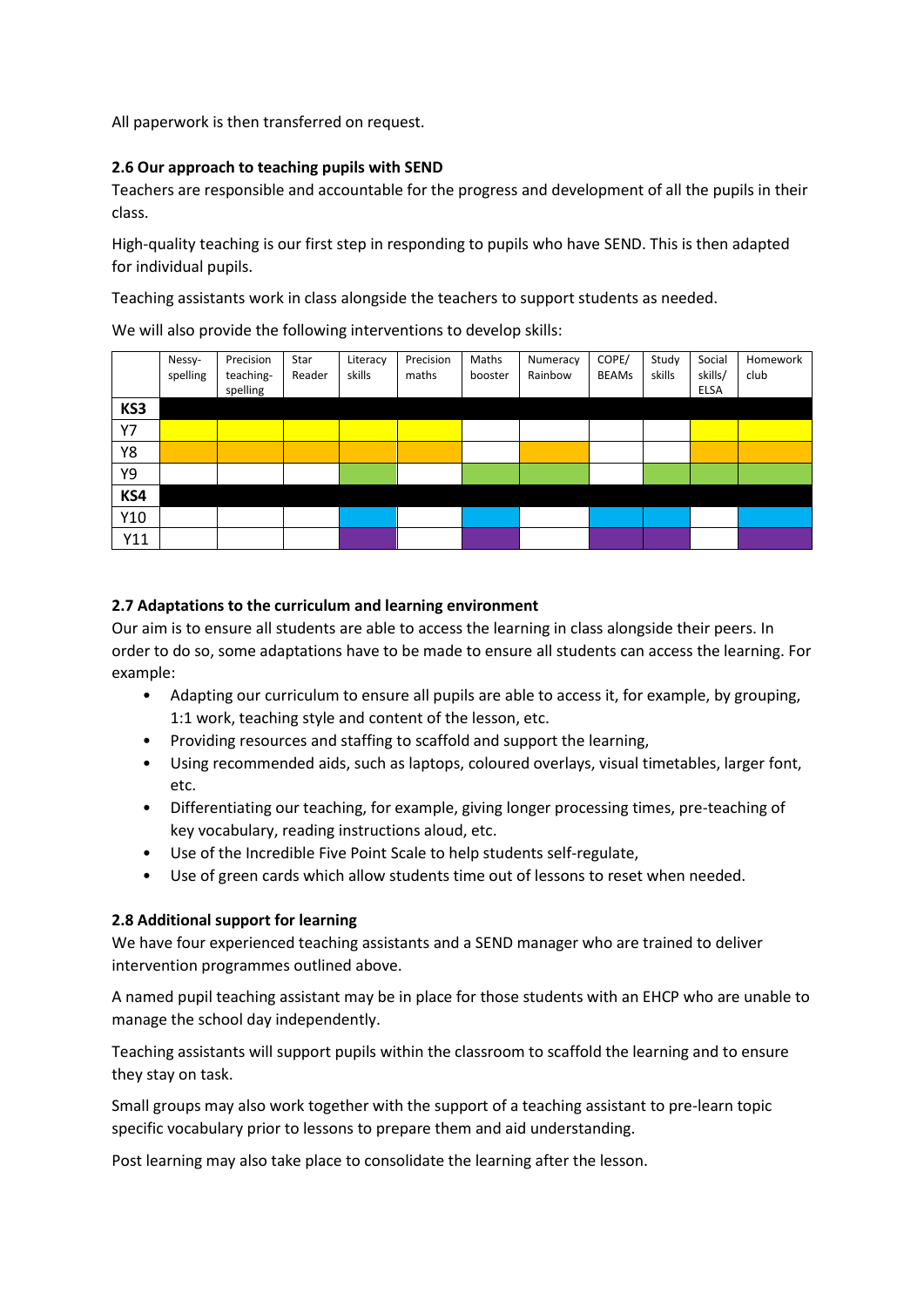We can access further support and guidance from the following agencies to provide additional support for pupils with SEND:

| <b>Cognition and</b>        | <b>Communication and</b> | Social, mental and      | Sensory and/or             |
|-----------------------------|--------------------------|-------------------------|----------------------------|
| Learning                    | interaction              | emotional Health        | physical health            |
| LA SEND support team        | Speech and Language      | Educational             | Visual Impairment          |
| Cognition and               | Therapy Team             | Psychologist            | services                   |
| Learning Team               | ASD advisory teacher     | Time to Talk            | <b>Hearing Impairment</b>  |
| <b>Dyslexia Association</b> | Educational              | counsellors             | Services                   |
| Paediatrician               | Psychologist             | <b>CAMHS</b>            | <b>Mobility Support</b>    |
|                             | Paediatrician            | <b>Mental Health</b>    | Occupational               |
|                             |                          | <b>Support Team</b>     | Therapist                  |
|                             |                          | <b>Emotional Health</b> | Physiotherapist            |
|                             |                          | <b>Triage</b>           | <b>Riding for Disabled</b> |
|                             |                          | School nurse            | Paediatrician              |

# **2.9 Expertise and training of staff**

Our SENDCO has 20 years' experience as a teacher and 8 years' experience as a SENDCo in both primary and secondary phases. She has worked at John O Gaunt School since September 2020, is also the SENDCo at Lambourn Primary and works in a supporting role for SENDCos across Excalibur Trust.

She is allocated 3 days each week to manage SEND provision at John O Gaunt.

Our department includes a team of 4 teaching assistants, a named pupil teaching assistant and a SEND manager who all work to support both in class and in Study and Support.

In the academic year 2021-2022 we will be training staff in Precision Teaching, ELSA and STRAW writing programme. The whole school teaching and support staff recently had training in supporting students with Autism and an introduction to the Incredible Five Point Scale. Training sessions are provided by the SENDCo, Excalibur Trust and West Berkshire SEND Team.

## **2.10 Securing equipment and facilities**

All academy trust schools have a delegated budget for children with additional SEND and this is used for providing effective provision for individual children. The SENDCo and SEND manager will work to allocate resources and deploy members of staff according to need. The resources will be evaluated during review meetings and modified to ensure effective support is maintained to maximise the learning and progress for individuals. The SENDCo will apply for additional funding to support children with complex needs through statutory assessment or the annual review meeting. Tracking progress on a regular basis will ensure the provision matches the need.

## **2.11 Evaluating the effectiveness of SEND provision**

We evaluate the effectiveness of provision for pupils with SEND by:

- Reviewing pupils' individual progress towards their goals each term,
- Reviewing the impact of interventions each term,
- Using pupil questionnaires,
- Observing and monitoring by the SENDCO,
- Discussions with teaching staff,
- Using provision maps to measure progress,
- Holding annual reviews for pupils with EHC plans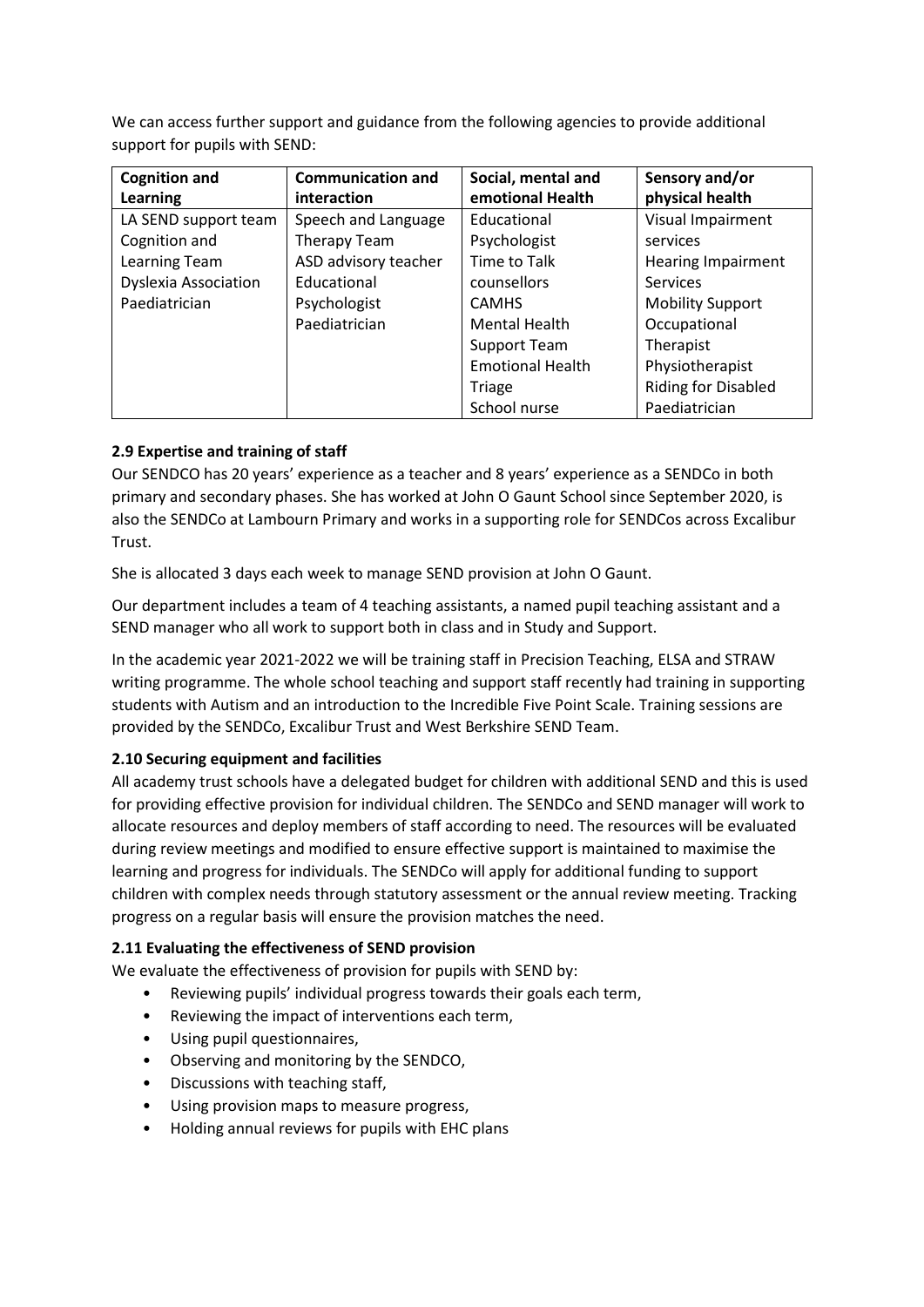# **2.12 Enabling pupils with SEND to engage in activities available to those in the school who do not have SEND**

All of our extra-curricular activities and school visits are available to all our pupils, including our before-and after-school clubs.

All pupils are encouraged to go on our residential trips.

All pupils are encouraged to take part in extracurricular activities such as sports day/school plays/special workshops.

No pupil is ever excluded from taking part in these activities because of their SEND. Potential adaptations may be made, such as:

- Accessible transport,
- Liaising with venues to ensure they have an accessibility plan that works for our pupils,
- Ensuring all after school clubs are accessible to everyone.
- Students may be accompanied by a Teaching Assistant if they struggle to cope in a new environment.

## **2.13 Support for improving emotional and social development**

At John O Gaunt School our priority is to support the wellbeing of our students.

We provide support for pupils to improve their emotional and social development in the following ways:

- All pupils have the opportunity to be part of the school council,
- All pupils have the opportunity to attend after school clubs in sports and the performing arts where teamwork and friendship building are promoted,
- We have a zero-tolerance approach to bullying,
- Intervention programmes are in place for those students who have communication and interaction difficulties,
- We work closely with several outside agencies who provide counselling and emotional support.

#### **2.14 Working with other agencies**

We work closely with external agencies to ensure we are providing the best possible provision for our SEND students and support for their families.

- The SENDCo and SEND manager refer students for whom we seek support and guidance from external agencies,
- We refer to agencies who carry out assessments to form pupil profiles,
- We also refer students to CAMHs for ASD and ADHD diagnosis,
- We will source provision provided by national and local charities when needed,
- We will seek funding from the Therapeutic Thinking Team when possible.

## **2.15 Contact details for raising concerns**

Please contact the school office on [01488 682400](https://www.google.com/search?q=john+o+gaunt+school&rlz=1C1GCEV_enGB920GB920&oq=john+o&aqs=chrome.0.69i59j46i39i175i199j69i57j46i433j46i131i433j0i131i433j46i433l2j0i131i433j46i433.3152j0j15&sourceid=chrome&ie=UTF-8) if you have concerns about your child and they will put you in touch with the appropriate member of staff.

## **2.16 Complaints about SEND provision**

Complaints about SEND provision in our school should be made to the SENDC0 in the first instance and then to the Vice Principal if the issue is not resolved. Failing a resolution, parents can refer complaints to the Head of School and/or use the school's Complaints Policy.